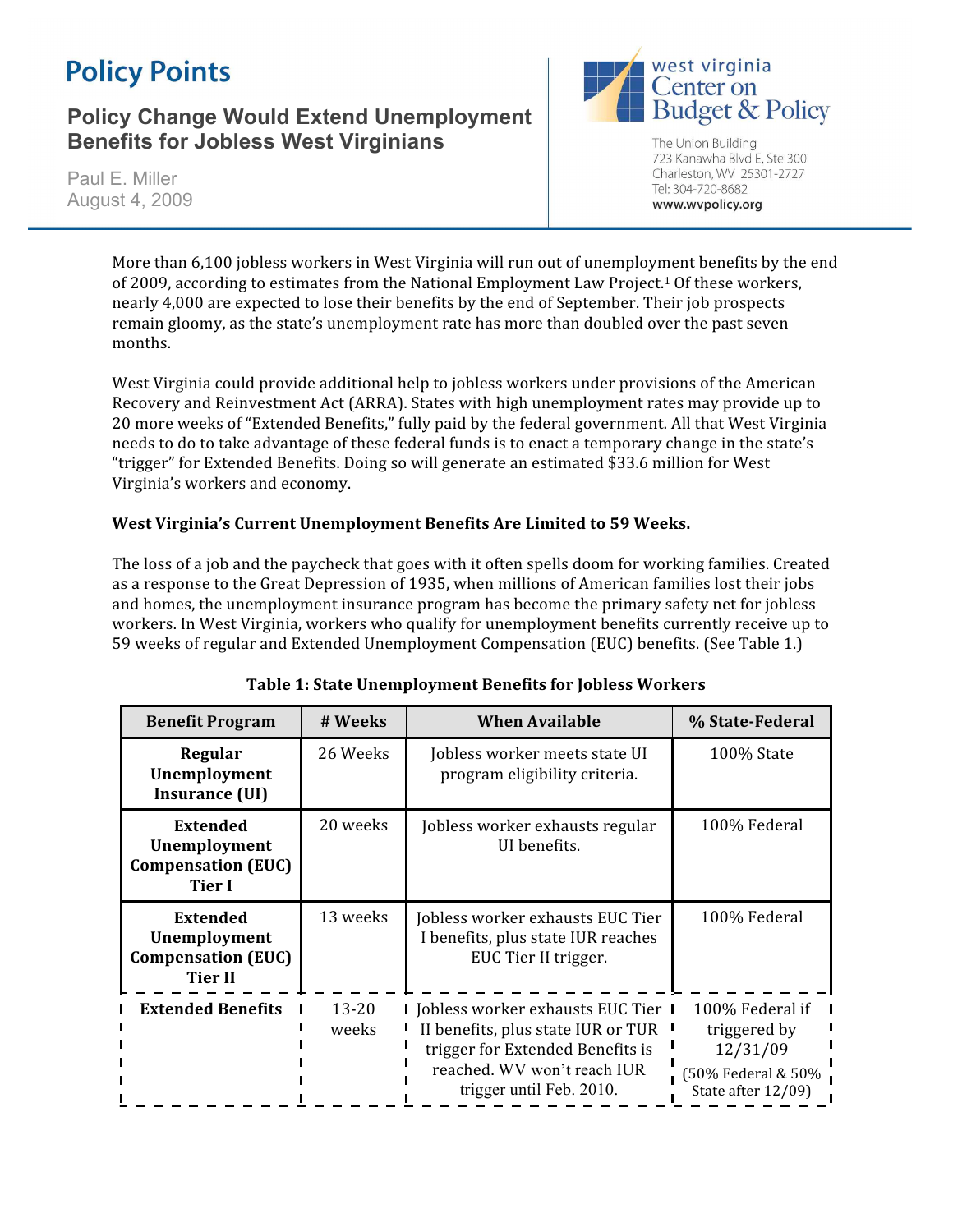The
regular
Unemployment
Insurance
program
provides
up
to
26
weeks
of
cash
payments
to workers who qualify, making up about two-thirds of a worker's lost income. The benefit ceases once
a
claimant
finds
a
new
job.
If
the
claimant
remains
unemployed
after
26
weeks,
Extended Unemployment Compensation (EUC) kicks in, providing up to 33 weeks of additional benefits.

There
are
two
tiers
of
EUC
benefits:

- Tier I refers to the first 20 weeks of additional benefits after regular benefits expire. The first 13 weeks were enacted in July 2008 and extended to 20 weeks in November 2008.
- Tier II (enacted in November 2008) provides an additional 13 weeks of benefits when the state reaches a 4-percent Insured Unemployment Rate (IUR), which it did in April 2009. The IUR is the percentage of workers covered by the state's UI program who are receiving UI benefits, whereas, the Total Unemployment Rate (TUR) refers to all workers.

### **Extended
Benefits
Would
Add
Up
to
20
More
Weeks.**

There
is
an
additional
program
available
in
states
with
high
unemployment
rates
called
Extended Benefits, which provide 13 to 20 more weeks of payments after other benefits end. The program is an
important
tool
that
enables
states
to
assist
jobless
workers
during
recessions. There
are
two options
states
can
use
to
trigger
an
Extended
Benefits
period:

- When the Insured Unemployment Rate (IUR) reaches 5 percent; or
- When the Total Unemployment Rate (TUR) reaches 6.5 percent (allowing claimants to receive an additional 13 weeks of benefits), or 8 percent (providing 20 additional weeks of benefits).

West Virginia currently uses the IUR as the trigger for Extended Benefits, rather than the more accommodating TUR trigger. The state's IUR, now 4.3 percent, must reach 5 percent before jobless claimants
who
have
exhausted
other
benefits
can
collect
Extended
Benefits.
If
the
state's
TUR, now 8.4 percent, were used as the trigger instead and made retroactive, claimants who have exhausted other
benefits
could
now
be
receiving
Extended
Benefits.

The TUR is calculated by using a 13-week average of the state's unemployment rate. While the U.S. unemployment rate doubled in eighteen months, it took West Virginia only five months to see its unemployment increase two-fold. Since the state's TUR is greater than 8 percent, claimants would receive
benefits
for
potentially
20
weeks.

The
passage
of
the
American
Recovery
and
Reinvestment
Act
(ARRA)
provides
states
with
a
limited opportunity
to
maximize
federal
benefits
under
the
Extended
Benefits
program.

Typically,
states and the federal government each pay 50 percent of the cost of Extended Benefits paid to jobless workers. As part of the fiscal relief provided to the states, ARRA authorizes the federal government to pay 100 percent of the Extended Benefits, but only for people living in states that provide these benefits
by
the
end
of
2009.

West Virginia's IUR will not reach 5 percent and trigger an Extended Benefits period until the end of February 2010, making the state ineligible for the enhanced federal match. Figure 1 below outlines the
actual
and
estimated
rates
for
West
Virginia's
IUR.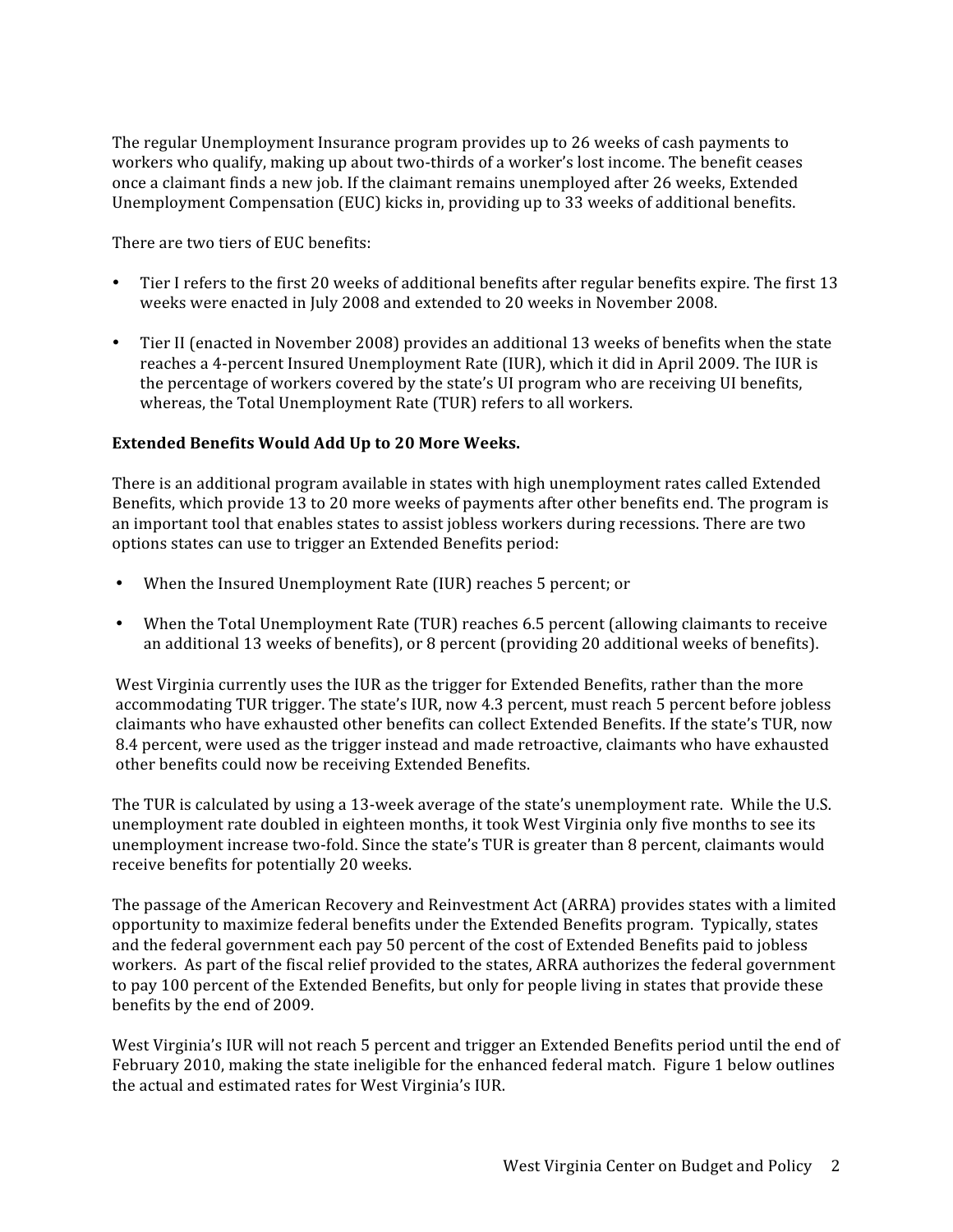

#### **Figure
1:

West
Virginia's
Actual
and
Estimated
IUR
Rates Actual
(solid),
Estimated
(dash)**

#### Legislature Should Adopt Total Unemployment Rate (TUR) as Trigger for Extended Benefits.

There is a clear and compelling policy option available to the state to provide additional aid to West Virginia's jobless workers in the midst of a national recession. By adopting the TUR as its trigger for Extended Benefits, the state would not only help jobless workers and their families, but would do so with full federal funding under ARRA if the Legislature acts before the end of this year. West Virginia's 8.4 percent TUR qualifies claimants to receive the maximum 20 additional weeks of 100percent
federally
subsidized
benefits.

Currently,
22
states
use
the
TUR
as
their
trigger
for
Extended
Benefits. Many
of
these
adopted
the trigger
on
a
temporary
basis
through
the
end
of
the
year.
This
reduces
possible
long‐term
costs
to the
state
once
the
federal
share
drops
back
to
50
percent.

Unemployment insurance benefits are also good for the local economy. Changing the trigger for Extended Benefits would generate \$33.6 million for West Virginia workers and local economies.<sup>2</sup> Doing so before the end of the year would result in the federal government paying 100 percent of the
cost.
After
December
2009,
50
percent
(\$16.8
million)
would
be
funded
by
state
unemployment taxes
paid
by
West
Virginia
businesses.

Moodys.com estimates that each dollar spent on unemployment compensation generates a \$1.63 in local economic activity<sup>3</sup>. Unemployment compensation benefits, unlike tax cuts, are usually spent on
immediate
and
essential
needs
such
as
house
payments,
utilities,
groceries
and
car
payments.

States must modify their unemployment laws in order to implement the TUR trigger option. While Kentucky
initially
made
this
change
using
an
emergency
administrative
rule
crafted
by
the executive branch,<sup>4</sup> the most straightforward route in West Virginia would be for the Legislature to enact
this
change
during
a
Special
Session
this
fall.
If
enacted
in
September,
nearly
6,100
jobless workers could be spared termination of benefits. If enacted retroactively, workers whose benefits expired
earlier
in
the
year
could
be
reinstated
for
up
to
20
weeks.